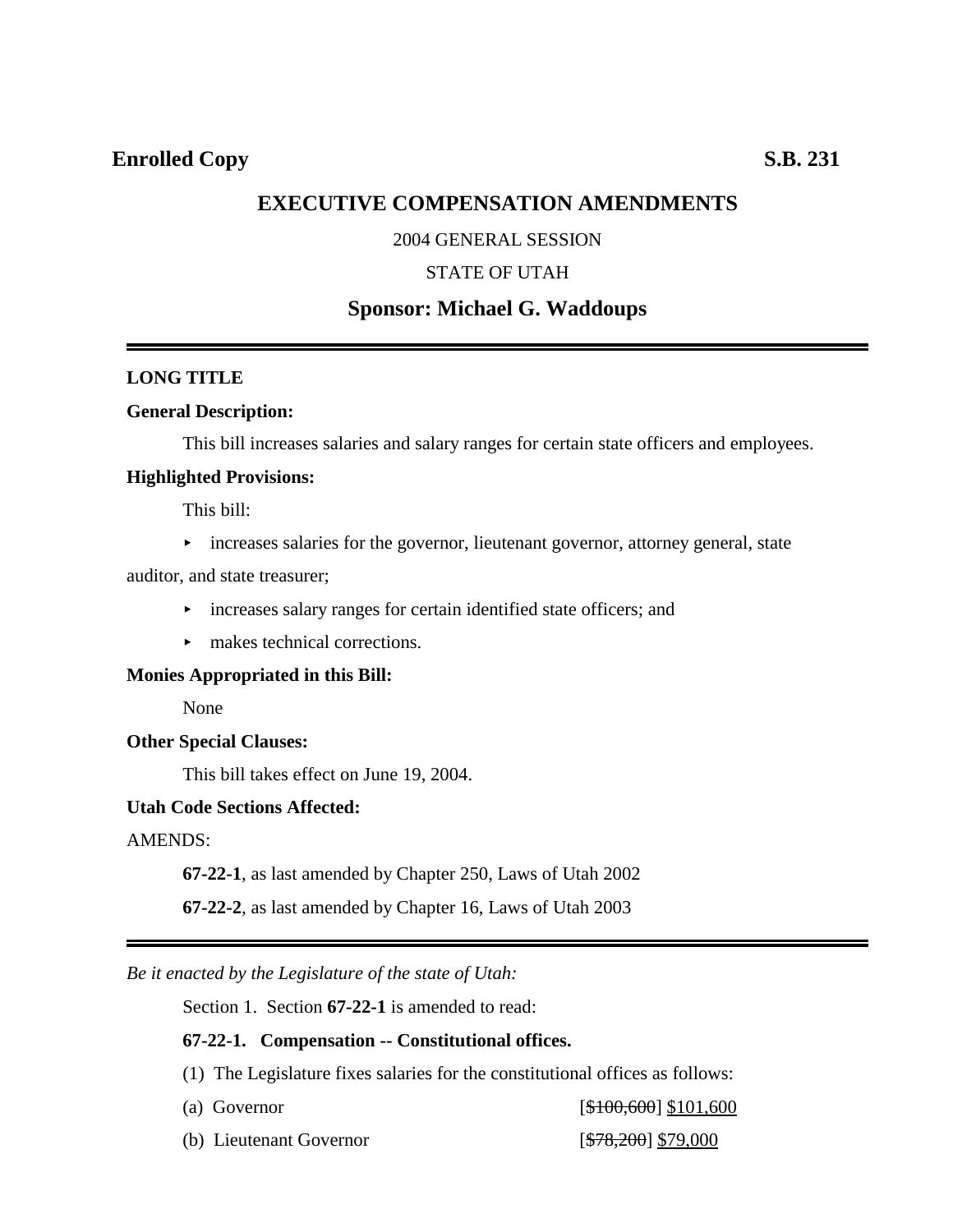# **S.B. 231 Enrolled Copy**

| (c) Attorney General | $[$ <del>\$84,600</del> ] \$85,400 |
|----------------------|------------------------------------|
| (d) State Auditor    | $[$ \$80,700] \$81,500             |
| (e) State Treasurer  | $[$78,200]$ \$79,000               |

- (2) The Legislature fixes benefits for the constitutional offices as follows:
- (a) Governor:
- (i) a vehicle for official and personal use;
- (ii) housing;
- (iii) household and security staff;
- (iv) household expenses;
- (v) retirement benefits as provided in Title 49;
- (vi) health insurance;
- (vii) dental insurance;
- (viii) basic life insurance;
- (ix) workers' compensation;
- (x) required employer contribution to Social Security;
- (xi) long-term disability income insurance; and

(xii) the same additional state paid life insurance available to other noncareer service employees.

- (b) Lieutenant governor, attorney general, state auditor, and state treasurer:
- (i) a vehicle for official and personal use;

(ii) the option of participating in a state retirement system established by Title 49, Chapter

12, Public Employees' Contributory Retirement Act, or Chapter 13, Public Employees'

Noncontributory Retirement Act, or in a deferred compensation plan administered by the State Retirement Office, in accordance with the Internal Revenue Code and its accompanying rules and regulations;

- (iii) health insurance;
- (iv) dental insurance;
- (v) basic life insurance;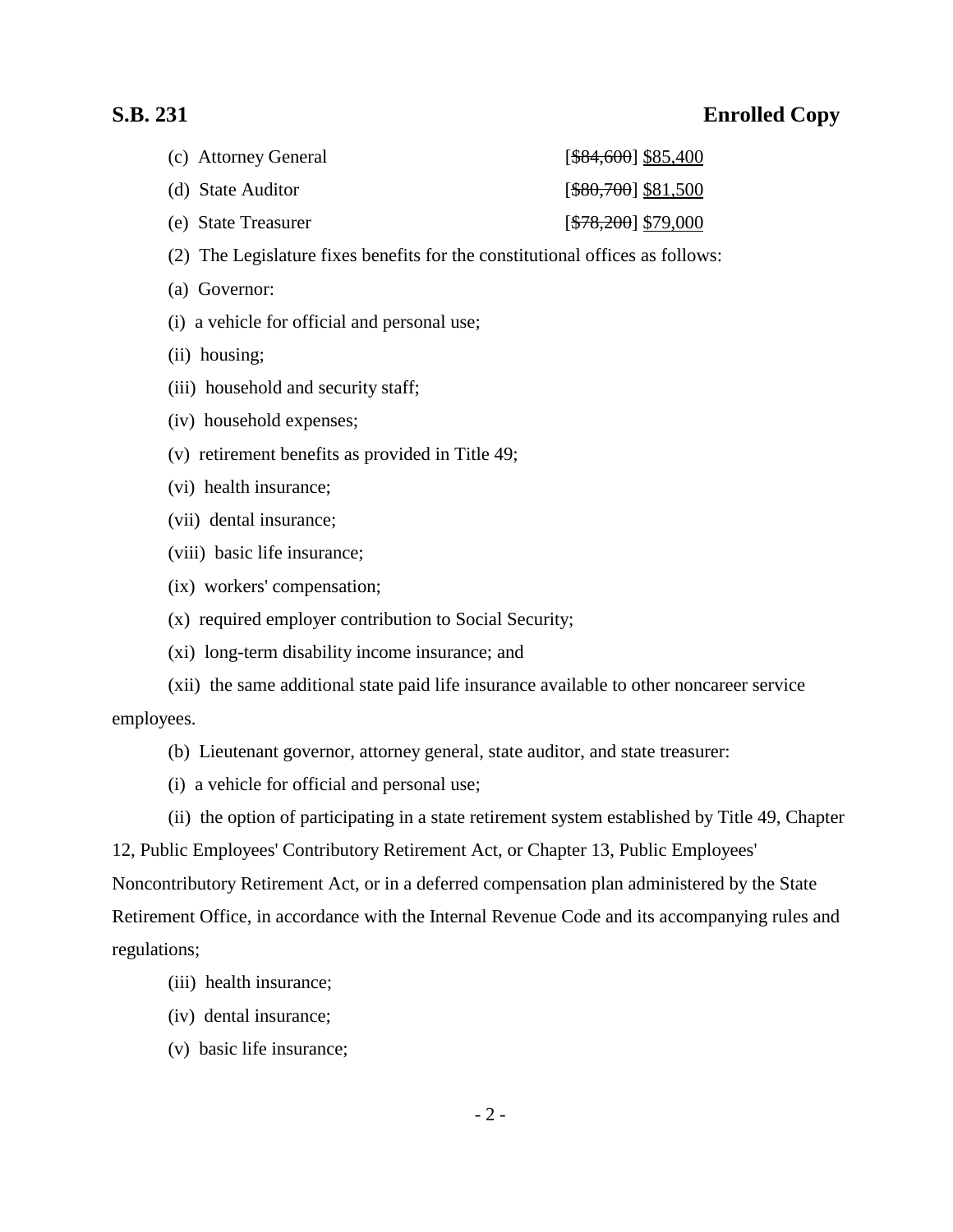# **Enrolled Copy** S.B. 231

(vi) workers' compensation;

(vii) required employer contribution to Social Security;

(viii) long-term disability income insurance; and

(ix) the same additional state paid life insurance available to other noncareer service employees.

(c) Each constitutional office shall pay the cost of the additional state-paid life insurance for its constitutional officer from its existing budget.

Section 2. Section **67-22-2** is amended to read:

#### **67-22-2. Compensation -- Other state officers.**

(1) The governor shall establish salaries for the following state officers within the following salary ranges fixed by the Legislature:

| <b>State Officer</b>                  | <b>Salary Range</b>                                           |  |
|---------------------------------------|---------------------------------------------------------------|--|
| Commissioner of Agriculture and Food  | $[ $64,600 - $87,500] $65,200 - $88,400$                      |  |
| <b>Commissioner of Insurance</b>      | $[ $64,600 - $87,500] $65,200 - $88,400$                      |  |
| Commissioner of the Labor Commission  | $[ $64,600 - $87,500] $65,200 - $88,400$                      |  |
| Director, Alcoholic Beverage Control  |                                                               |  |
| Commission                            | $[ $64,600 - $87,500] $65,200 - $88,400$                      |  |
| Commissioner, Department of           |                                                               |  |
| <b>Financial Institutions</b>         | [ <del>\$64,600 - \$87,500</del> ] <u>\$65,200 - \$88,400</u> |  |
| Members, Board of Pardons and Parole  | $[ $64,600 - $87,500] $65,200 - $88,400$                      |  |
| <b>Executive Director, Department</b> |                                                               |  |
| of Commerce                           | $[ $64,600 - $87,500] $65,200 - $88,400$                      |  |
| Executive Director, Commission on     |                                                               |  |
| Criminal and Juvenile Justice         | $[ $64,600 - $87,500] $65,200 - $88,400$                      |  |
| <b>Adjutant General</b>               | $[ $64,600 - $87,500] $65,200 - $88,400$                      |  |
| Chair, Tax Commission                 | [ <del>\$69,900 - \$94,300</del> ] <u>\$70,600 - \$95,200</u> |  |
| Commissioners, Tax Commission         | [ <del>\$69,900 - \$94,300</del> ] <u>\$70,600 - \$95,200</u> |  |
| Executive Director, Department of     |                                                               |  |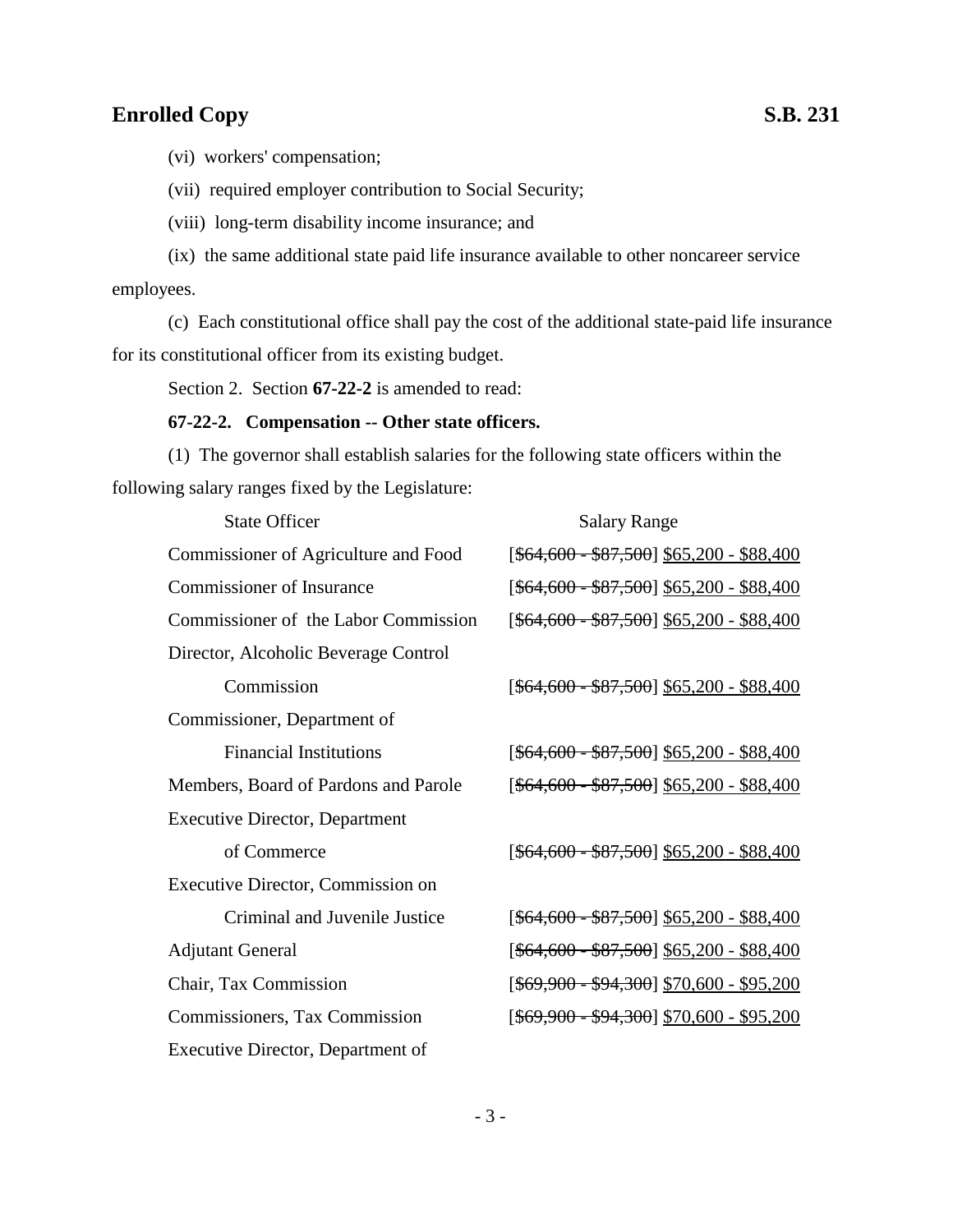# **S.B. 231 Enrolled Copy**

| Community and Economic                                                                |                                                |
|---------------------------------------------------------------------------------------|------------------------------------------------|
| Development                                                                           | $[ $69,900 - $94,300] $70,600 - $95,200$       |
| <b>Executive Director, Tax Commission</b>                                             | $[ $69,900 - $94,300] $70,600 - $95,200$       |
| Chair, Public Service Commission                                                      | $[ $69,900 - $94,300] $70,600 - $95,200$       |
| [Commissioner] Commissioners,                                                         |                                                |
| <b>Public Service Commission</b>                                                      | $[ $69,900 - $94,300] $70,600 - $95,200$       |
| <b>Executive Director, Department</b>                                                 |                                                |
| of Corrections                                                                        | $[ $76,000 - $102,600] $76,800 - $103,600$     |
| Commissioner, Department of Public Safety [\$76,000 - \$102,600] \$76,800 - \$103,600 |                                                |
| Executive Director, Department of                                                     |                                                |
| <b>Natural Resources</b>                                                              | $[ $76,000 - $102,600] $76,800 - $103,600$     |
| Director, Governor's Office of Planning                                               |                                                |
| and Budget                                                                            | $[ $76,000 - $102,600] $76,800 - $103,600$     |
| Executive Director, Department of                                                     |                                                |
| <b>Administrative Services</b>                                                        | $[ $76,000 - $102,600] $76,800 - $103,600$     |
| Executive Director, Department of                                                     |                                                |
| Human Resource Management                                                             | $[ $76,000 - $102,600] $76,800 - $103,600$     |
| Executive Director, Department of                                                     |                                                |
| <b>Environmental Quality</b>                                                          | $[ $76,000 - $102,600] $76,800 - $103,600$     |
| [State Olympic Officer                                                                | $$82,800 - $111,800]$                          |
| Executive Director, Department of                                                     |                                                |
| <b>Workforce Services</b>                                                             | $[ $82,800 - $111,800] $83,600 - $112,900$     |
| Executive Director, Department of                                                     |                                                |
| Health                                                                                | $[$ \$82,800 - \$111,800] \$83,600 - \$112,900 |
| <b>Executive Director, Department</b>                                                 |                                                |
| of Human Services                                                                     | $[$ \$82,800 - \$111,800] \$83,600 - \$112,900 |
| <b>Executive Director, Department</b>                                                 |                                                |
| of Transportation                                                                     | $[ $82,800 - $111,800] $83,600 - $112,900$     |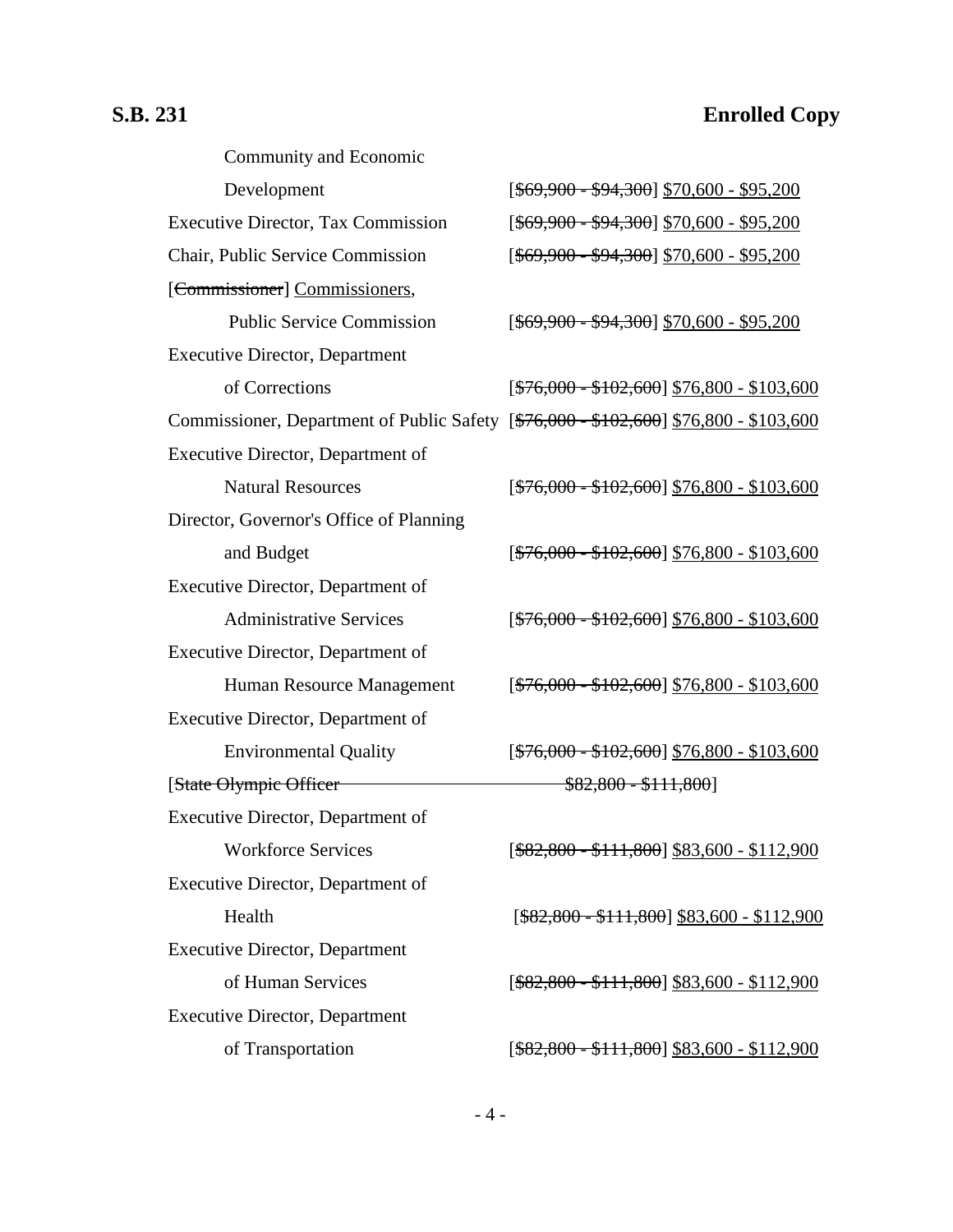## **Enrolled Copy** S.B. 231

Chief Information Officer [\$82,800 - \$111,800] \$83,600 - \$112,900

(2) (a) The Legislature fixes benefits for the state offices outlined in Subsection (1) as follows:

(i) the option of participating in a state retirement system established by Title 49, Utah State Retirement and Insurance Benefit Act, or in a deferred compensation plan administered by the State Retirement Office in accordance with the Internal Revenue Code and its accompanying rules and regulations;

- (ii) health insurance;
- (iii) dental insurance;
- (iv) basic life insurance;
- (v) unemployment compensation;
- (vi) workers' compensation;
- (vii) required employer contribution to Social Security;
- (viii) long-term disability income insurance;

(ix) the same additional state-paid life insurance available to other noncareer service employees;

(x) the same severance pay available to other noncareer service employees;

(xi) the same sick leave, converted sick leave, educational allowances, and holidays granted to Schedule B state employees, and the same annual leave granted to Schedule B state employees with more than ten years of state service;

(xii) the option to convert accumulated sick leave to cash or insurance benefits as provided by law or rule upon resignation or retirement according to the same criteria and procedures applied to Schedule B state employees;

(xiii) the option to purchase additional life insurance at group insurance rates according to the same criteria and procedures applied to Schedule B state employees; and

(xiv) professional memberships if being a member of the professional organization is a requirement of the position.

(b) Each department shall pay the cost of additional state-paid life insurance for its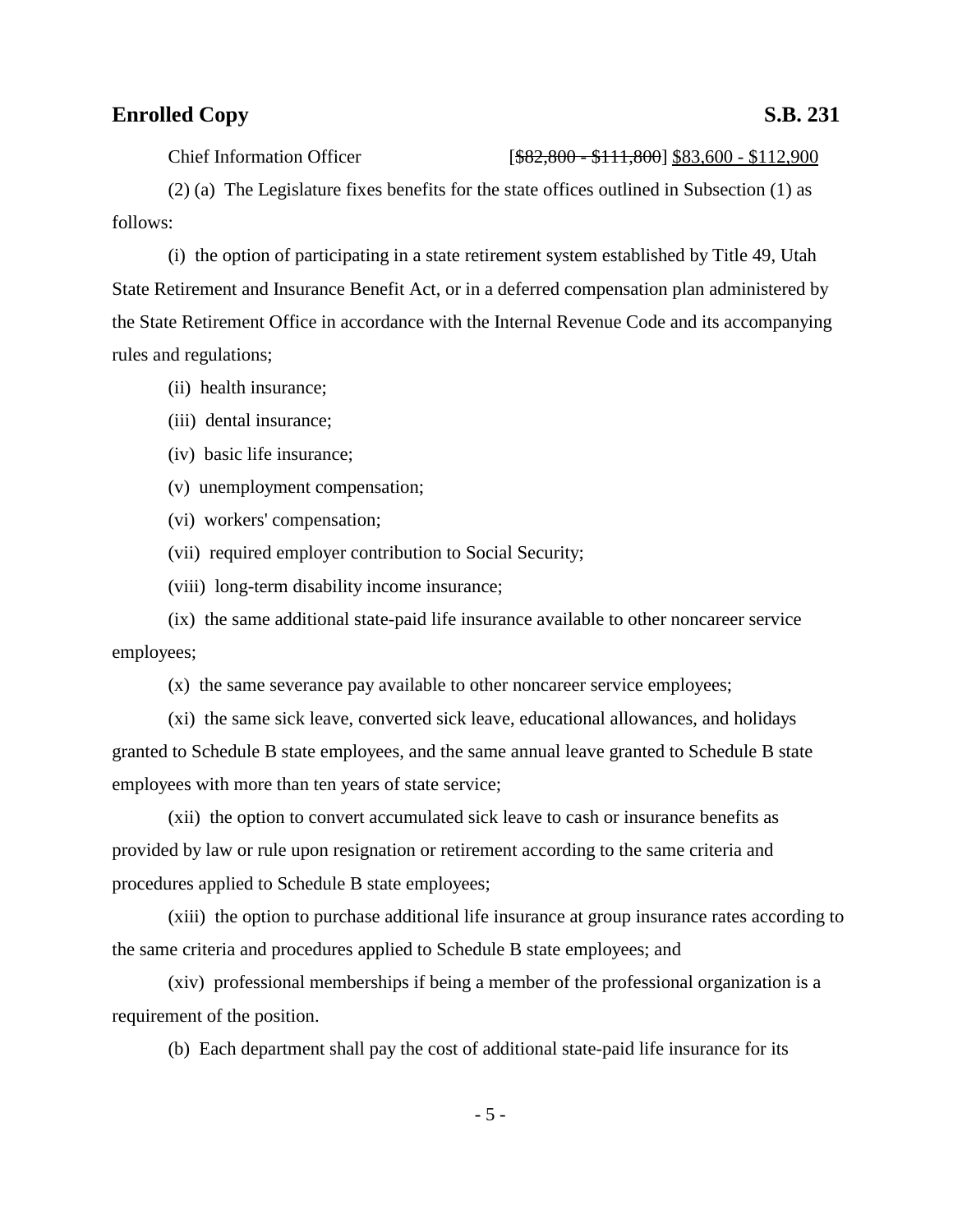executive director from its existing budget.

(3) The Legislature fixes the following additional benefits:

(a) for the executive director of the State Tax Commission a vehicle for official and personal use;

(b) for the executive director of the Department of Transportation a vehicle for official and personal use;

(c) for the executive director of the Department of Natural Resources a vehicle for commute and official use;

(d) for the Commissioner of Public Safety:

(i) an accidental death insurance policy if POST certified; and

(ii) a public safety vehicle for official and personal use;

(e) for the executive director of the Department of Corrections:

(i) an accidental death insurance policy if POST certified; and

(ii) a public safety vehicle for official and personal use;

(f) for the Adjutant General a vehicle for official and personal use; and

(g) for each member of the Board of Pardons and Parole a vehicle for commute and official use.

(4) (a) The governor has the discretion to establish a specific salary for each office listed in Subsection (1), and, within that discretion, may provide salary increases within the range fixed by the Legislature.

(b) The governor shall apply the same overtime regulations applicable to other FLSA exempt positions.

(c) The governor may develop standards and criteria for reviewing the performance of the state officers listed in Subsection (1).

(5) Salaries for other Schedule A employees, as defined in Section 67-19-15, which are not provided for in this chapter, or in Title 67, Chapter 8, Utah Executive and Judicial Salary Act, shall be established as provided in Section 67-19-15.

Section 3. **Effective date.**